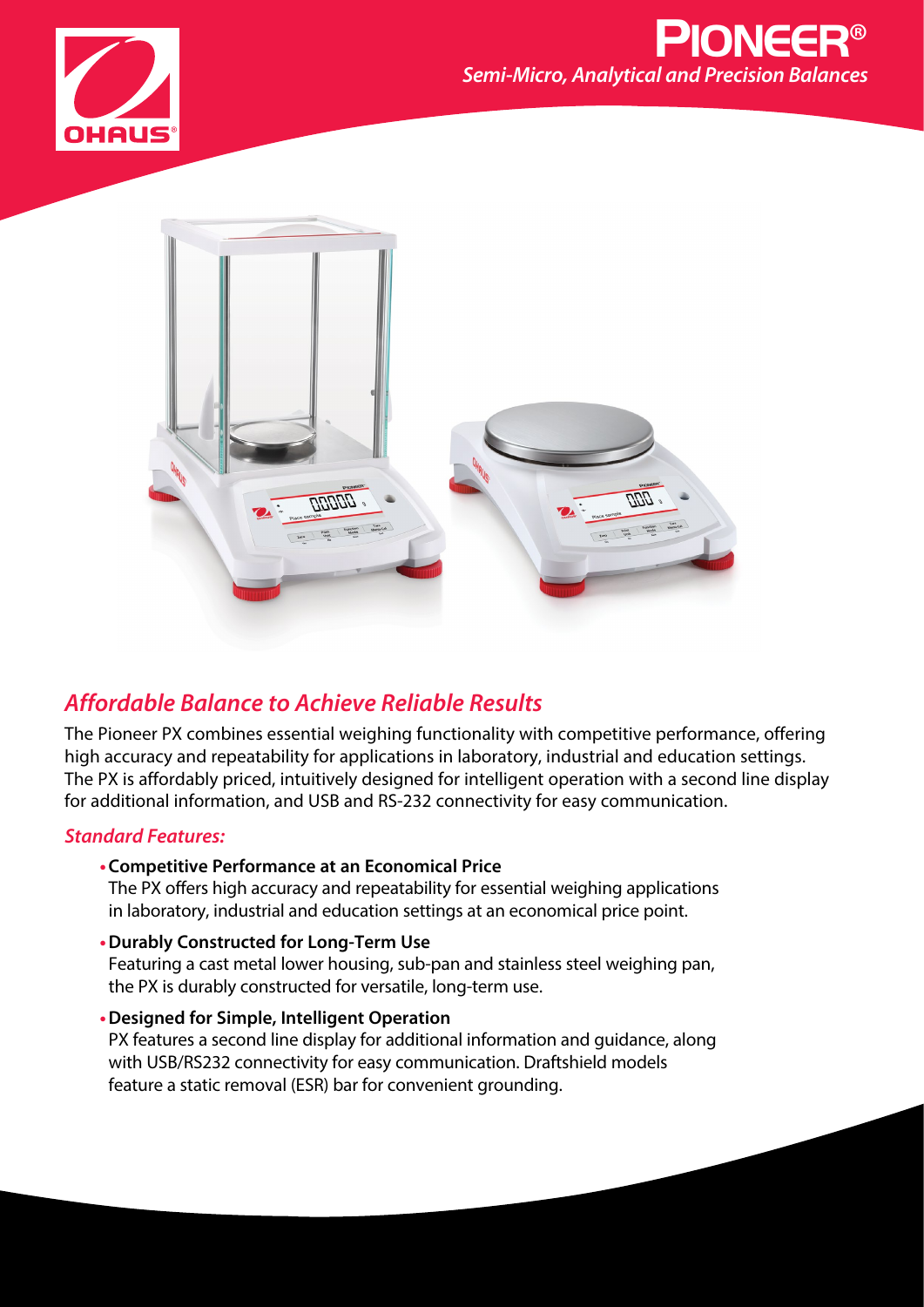# PIONEER® *Semi-Micro, Analytical and Precision Balances*



Four quick keys enable easy operation of multiple weighing modes.

| InCal™ Model                                                                                                                                                        | PX125D*                                                                                                                                                                                               | PX85*                          | PX225D*         | <b>PX124</b>   | <b>PX224</b>   |  |
|---------------------------------------------------------------------------------------------------------------------------------------------------------------------|-------------------------------------------------------------------------------------------------------------------------------------------------------------------------------------------------------|--------------------------------|-----------------|----------------|----------------|--|
| <b>ExCal Model</b>                                                                                                                                                  |                                                                                                                                                                                                       |                                |                 | <b>PX124/E</b> | <b>PX224/E</b> |  |
| Approved Model**                                                                                                                                                    | <b>PX125DM*</b>                                                                                                                                                                                       | <b>PX85M*</b>                  | <b>PX225DM*</b> | <b>PX124M</b>  | <b>PX224M</b>  |  |
| Verification Interval (e) (g)                                                                                                                                       | 0,001                                                                                                                                                                                                 |                                |                 |                |                |  |
| Class (Approved Models)                                                                                                                                             |                                                                                                                                                                                                       |                                |                 |                |                |  |
| Capacity (g)                                                                                                                                                        | 52/120                                                                                                                                                                                                | 82                             | 82/220          | 120            | 220            |  |
| Readability (q)                                                                                                                                                     | 0,00001/0,0001                                                                                                                                                                                        | 0,00001                        | 0,00001/0,0001  | 0,0001         |                |  |
| Repeatability (STDEV) (g)                                                                                                                                           | 0,00002/0,0001                                                                                                                                                                                        | 0,00002                        | 0,00002/0,0001  | 0,0001         |                |  |
| Linearity (g)                                                                                                                                                       | ± 0,0001<br>± 0,0002                                                                                                                                                                                  |                                |                 |                |                |  |
| <b>Stabilization Time (s)</b>                                                                                                                                       | 10                                                                                                                                                                                                    |                                |                 | 3              |                |  |
| Sensitivity Temperature Drift<br>(PPM/K)                                                                                                                            | ± 0,8                                                                                                                                                                                                 |                                |                 | ± 0.3          |                |  |
| Typical Minimum Weight USP<br>(USP K=2, U=0,10%)                                                                                                                    | 20 <sub>mg</sub>                                                                                                                                                                                      |                                |                 | 200 mg         |                |  |
| Optimized Minimum Weight<br>(USP, U=0,10%, K=2)<br>SRP≤0,41d***                                                                                                     | 9 <sub>mg</sub>                                                                                                                                                                                       |                                |                 | 82 mg          |                |  |
| Units                                                                                                                                                               | Milligram, Gram, Kilogram, Ounce, Pound, Carat, Pennyweight, Ounce Troy, Grain, Newton, Hong Kong<br>Tael, Singapore Tael, Taiwan Tael, Momme, Tical (MM), Mesghal, Tola (India), Baht, 1 Custom unit |                                |                 |                |                |  |
| Units (Approved Models)                                                                                                                                             | g, mg, ct                                                                                                                                                                                             |                                |                 |                |                |  |
| Applications                                                                                                                                                        | Basic Weighing, Parts Counting, Percent Weighing, Animal Weighing, Density Determination                                                                                                              |                                |                 |                |                |  |
| Pan Size (Ø)                                                                                                                                                        | 80 mm                                                                                                                                                                                                 |                                |                 | 90 mm          |                |  |
| Power Supply                                                                                                                                                        | Power Input: 100 - 240V ~ 200mA 50 - 60Hz 12 -18VA<br>Power Output: 12 VDC 0,5A                                                                                                                       |                                |                 |                |                |  |
| Assembled Dimensions ( $W \times D \times H$ )                                                                                                                      | $209 \times 321 \times 309$ mm                                                                                                                                                                        |                                |                 |                |                |  |
| Communication                                                                                                                                                       | RS232 and USB                                                                                                                                                                                         |                                |                 |                |                |  |
| <b>Operating Temperature Range</b>                                                                                                                                  | Operating conditions for ordinary lab application: +10°C to 30°C<br>(operability guaranteed between +5°C and 40°C).                                                                                   |                                |                 |                |                |  |
| Net Weight                                                                                                                                                          | 4,5 kg                                                                                                                                                                                                |                                |                 |                |                |  |
| Shipping Weight                                                                                                                                                     | 7 kg                                                                                                                                                                                                  |                                |                 |                |                |  |
| Shipping Dimensions ( $W \times D \times H$ )                                                                                                                       |                                                                                                                                                                                                       | $507 \times 387 \times 531$ mm |                 |                |                |  |
| *Automatic Calibration models **Approved models are all internal calibration models ***The value for SRP is the standard deviation for n replicate weighings (n≥10) |                                                                                                                                                                                                       |                                |                 |                |                |  |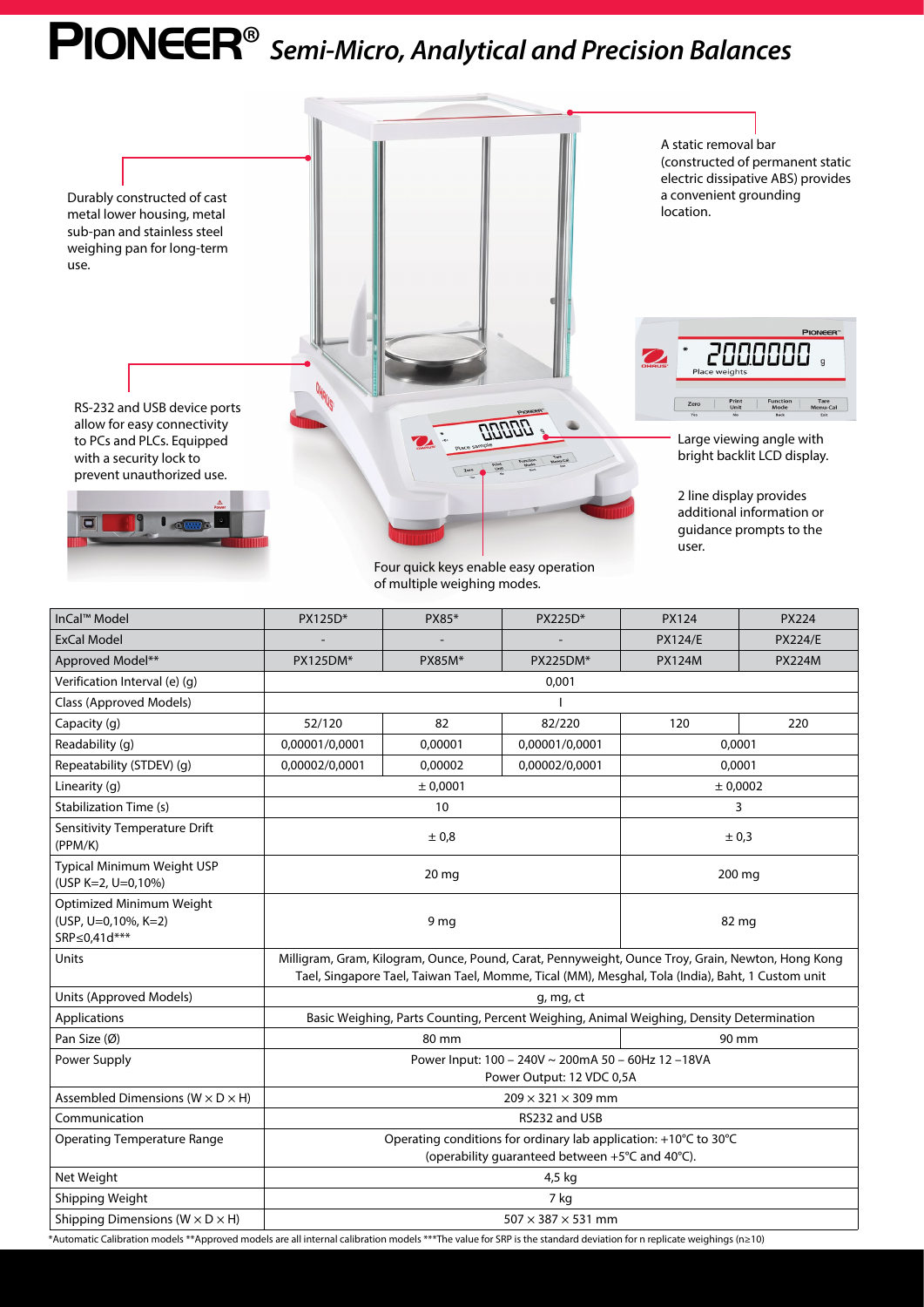# PIONEER® *Semi-Micro, Analytical and Precision Balances*

RS-232 and USB device ports allow for easy connectivity to PCs and PLCs. Equipped with a security lock to prevent unauthorized use.





Large viewing angle with bright backlit LCD display.

2 line display provides additional information or guidance prompts to the user.

Menu-Cal

Four quick keys enable easy operation of multiple weighing modes.

| InCal™ Model                                                                                                                                                | <b>PX323</b>                                                                                                                                                                                          | <b>PX523</b>                                                    | PX3202   | PX5202          | PX4201       |  |
|-------------------------------------------------------------------------------------------------------------------------------------------------------------|-------------------------------------------------------------------------------------------------------------------------------------------------------------------------------------------------------|-----------------------------------------------------------------|----------|-----------------|--------------|--|
| ExCal Model                                                                                                                                                 | <b>PX323/E</b>                                                                                                                                                                                        | <b>PX523/E</b>                                                  | PX3202/E | <b>PX5202/E</b> | PX4201/E     |  |
| Approved Model*                                                                                                                                             | <b>PX323M</b>                                                                                                                                                                                         | <b>PX523M</b>                                                   | PX3202M  | <b>PX5202M</b>  | PX4201M      |  |
| Verification Interval (e) (g)                                                                                                                               | 0,01<br>0,1                                                                                                                                                                                           |                                                                 |          |                 | $\mathbf{1}$ |  |
| Class (Approved Models)**                                                                                                                                   | II                                                                                                                                                                                                    |                                                                 |          |                 |              |  |
| Capacity (g)                                                                                                                                                | 320                                                                                                                                                                                                   | 520                                                             | 3200     | 5200            | 4200         |  |
| Readability (q)                                                                                                                                             | 0,001                                                                                                                                                                                                 |                                                                 | 0,01     | 0,1             |              |  |
| Repeatability (STDEV) (g)                                                                                                                                   | 0,001                                                                                                                                                                                                 |                                                                 | 0,01     |                 | 0,1          |  |
| Linearity (q)                                                                                                                                               | ± 0,002                                                                                                                                                                                               |                                                                 | ± 0,02   |                 | ± 0,2        |  |
| <b>Stabilization Time (s)</b>                                                                                                                               | $\overline{2}$<br>$\mathbf{1}$                                                                                                                                                                        |                                                                 |          |                 |              |  |
| <b>Sensitivity Temperature Drift</b><br>(PPM/K)                                                                                                             | ± 3<br>±10                                                                                                                                                                                            |                                                                 |          |                 |              |  |
| Typical Minimum Weight USP<br>(USP K=2, U=0,10%)                                                                                                            | 20 <sub>g</sub><br>2g                                                                                                                                                                                 |                                                                 |          | 200 g           |              |  |
| Optimized Minimum Weight<br>(USP, U=0,10%, K=2)<br>SRP≤0,41d***                                                                                             | 0,82g<br>8,2g                                                                                                                                                                                         |                                                                 |          | 82 g            |              |  |
| Units                                                                                                                                                       | Milligram, Gram, Kilogram, Ounce, Pound, Carat, Pennyweight, Ounce Troy, Grain, Newton, Hong Kong<br>Tael, Singapore Tael, Taiwan Tael, Momme, Tical (MM), Mesghal, Tola (India), Baht, 1 Custom unit |                                                                 |          |                 |              |  |
| Units (Approved Models)                                                                                                                                     | g, kg, ct<br>g, mg, ct                                                                                                                                                                                |                                                                 |          |                 |              |  |
| Applications                                                                                                                                                | Basic Weighing, Parts Counting, Percent Weighing, Animal Weighing, Density Determination                                                                                                              |                                                                 |          |                 |              |  |
| Pan Size (Ø)                                                                                                                                                | 120 mm<br>180 mm                                                                                                                                                                                      |                                                                 |          |                 |              |  |
| Power Supply                                                                                                                                                | Power Input: 100 - 240V ~ 200mA 50 - 60Hz 12 -18VA<br>Power Output: 12 VDC 0,5A                                                                                                                       |                                                                 |          |                 |              |  |
| Assembled Dimensions ( $W \times D \times H$ )                                                                                                              |                                                                                                                                                                                                       | $209 \times 321 \times 309$ mm<br>$209 \times 321 \times 98$ mm |          |                 |              |  |
| Communication                                                                                                                                               | RS232 and USB                                                                                                                                                                                         |                                                                 |          |                 |              |  |
| <b>Operating Temperature Range</b>                                                                                                                          | Operating conditions for ordinary lab application: +10°C to 30°C<br>(operability guaranteed between +5°C and 40°C).                                                                                   |                                                                 |          |                 |              |  |
| Net Weight                                                                                                                                                  | 4,5 kg<br>3,5 kg                                                                                                                                                                                      |                                                                 |          |                 |              |  |
| Shipping Weight                                                                                                                                             | 7 kg<br>5 kg                                                                                                                                                                                          |                                                                 |          |                 |              |  |
| Shipping Dimensions ( $W \times D \times H$ )                                                                                                               | $507 \times 387 \times 531$ mm<br>$550 \times 385 \times 291$ mm                                                                                                                                      |                                                                 |          |                 |              |  |
| 'Approved models are all internal calibration models **Approved models only ***The value for SRP is the standard deviation for n replicate weighings (n≥10) |                                                                                                                                                                                                       |                                                                 |          |                 |              |  |